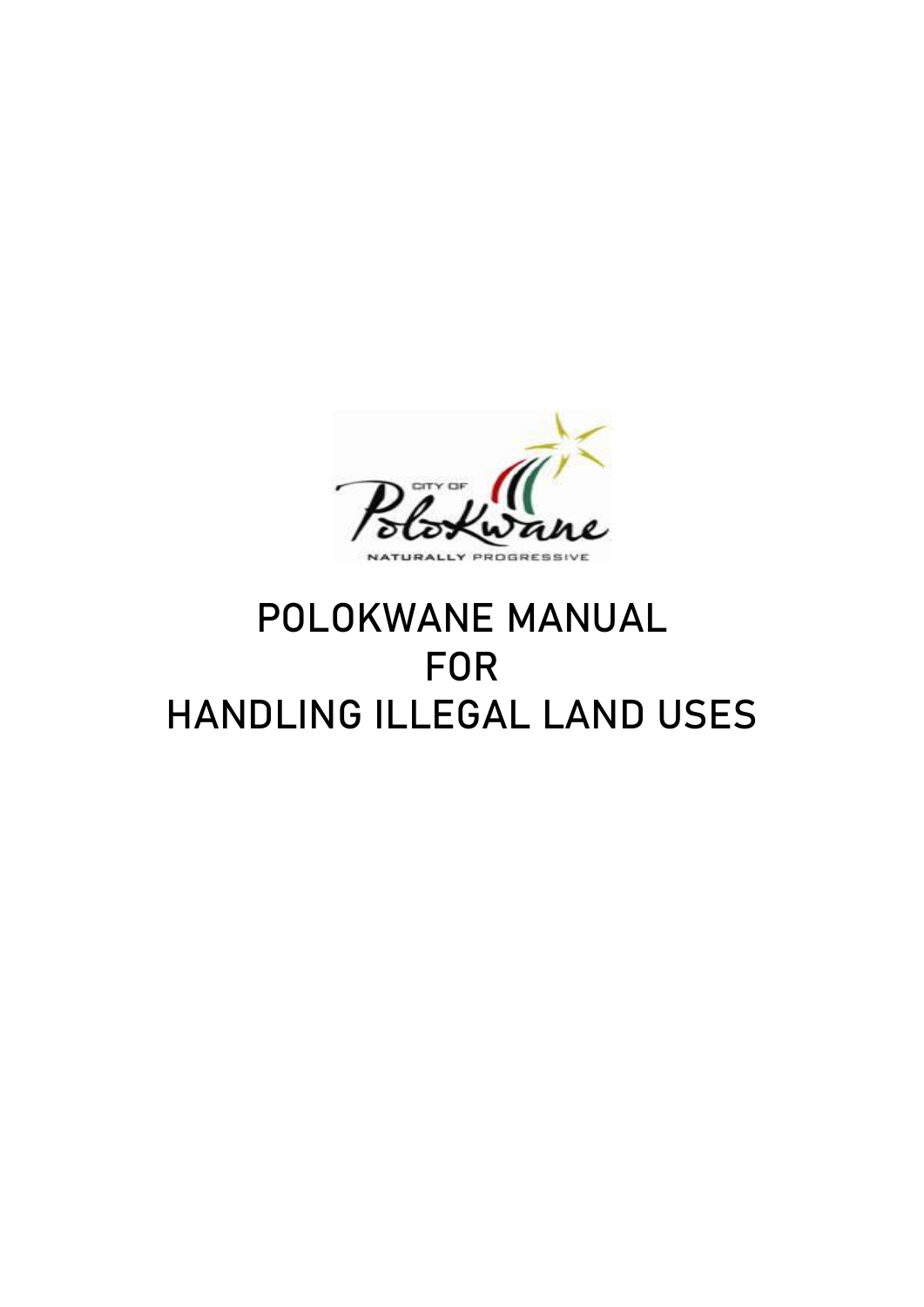# **POLOKWANE MUNICIPALITY MANUAL FOR HANDLING ILLEGAL LAND USES**

| POLOKWANE MUNICIPALITY STUDENT ACCOMMODATION BY-LAW |                                                                 |                    |  |  |  |
|-----------------------------------------------------|-----------------------------------------------------------------|--------------------|--|--|--|
| <b>TABLE OF CONTENTS</b>                            |                                                                 |                    |  |  |  |
| <b>SECTION</b>                                      | <b>CONTEXT</b>                                                  | <b>PAGE NUMBER</b> |  |  |  |
|                                                     | <b>INTRODUCTION AND PURPOSE</b>                                 |                    |  |  |  |
| 2                                                   | <b>LEGISLATIVE FRAMEWORK</b>                                    |                    |  |  |  |
|                                                     | 2.1. POLOKWANE PLANNING BYLAW 2017<br>2.2. TOWN PLANNING SCHEME | 3                  |  |  |  |
| 3                                                   | <b>PROCEEDURE</b>                                               | 3                  |  |  |  |
| $\overline{4}$                                      | <b>DATABASE</b>                                                 | 5                  |  |  |  |
| 5                                                   | <b>LAND USEAPPLICATION AND EXTENSION OF</b>                     | 9                  |  |  |  |
|                                                     | TIME                                                            |                    |  |  |  |
| 6                                                   | <b>TRANSITIONAL ARRANGEMENTS</b>                                | 9                  |  |  |  |
| 7                                                   | <b>CONCLUSION</b>                                               | 10                 |  |  |  |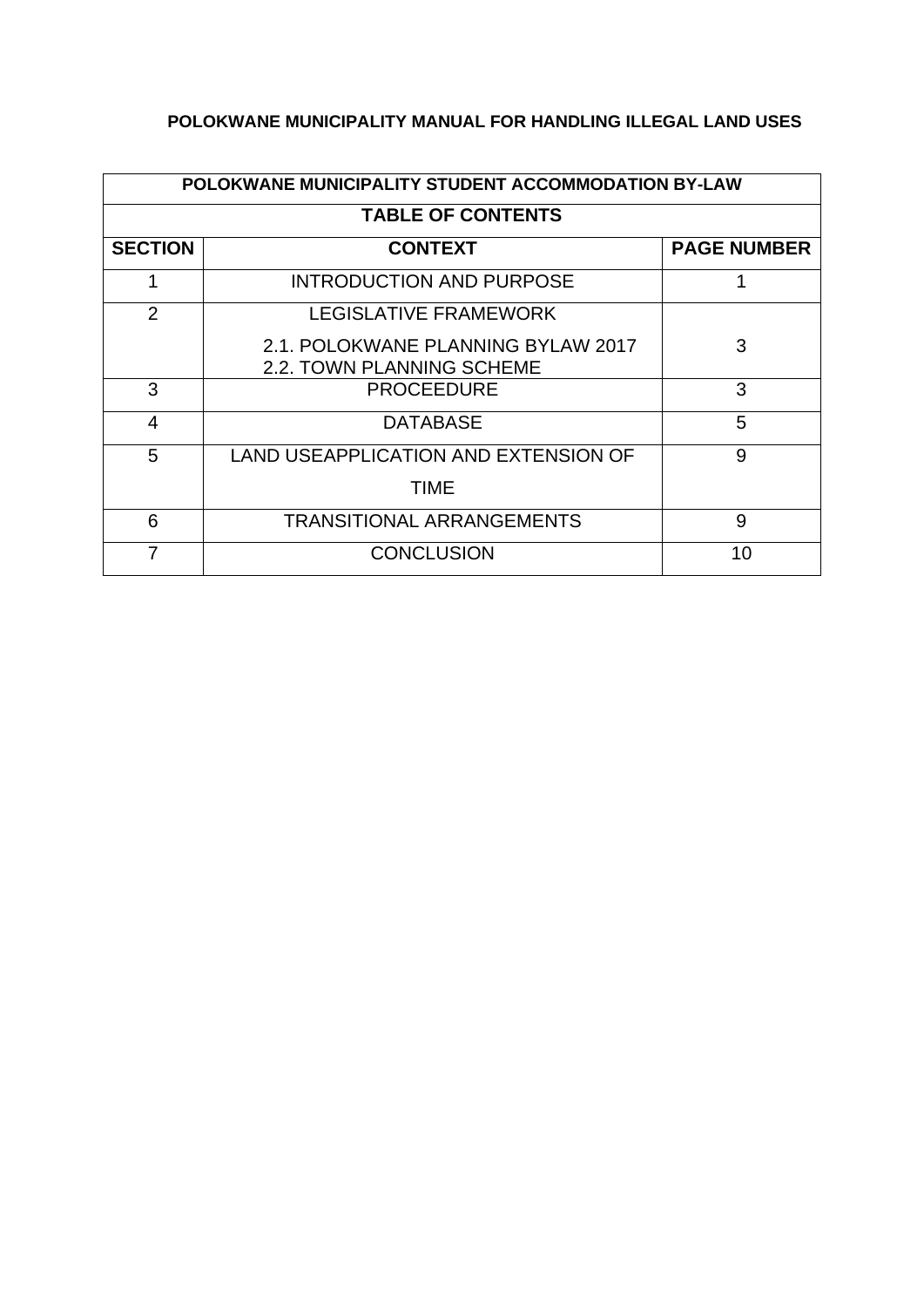# **OPERATIONAL MANUAL FOR HANDLING OF ILLEGAL LAND USES**

# **1. INTRODUCTIONS AND PURPOSE**

In conjunction with the 2012 Strategy for handling of illegal land uses in the areas under control of a Land use (Town Planning) Scheme in Polokwane as approved, the purpose of this operational manual is to highlight the operational strategies to deal with unauthorized use of land (illegal land uses) within the municipality.

# **2. LEGISLATIVE FRAMEWORK FOR OPERATIONAL MANUAL**

## **2.1Polokwane Municipal Planning Bylaw 2017**

Section 176 of the Polokwane Municipal Planning Bylaw 2017 deals with Offences and penalties, it is stipulated in (1)(a) of the above section—" that any owner and/or other persons are guilty of an offence if such owner or person contravenes or fails to comply with a:

(iii) uses land or permits land to be used in a manner other than permitted by the Land Use Scheme or amendment scheme

(2)An owner who permits land to be used in a manner contemplated in section(1) and who does not cease such or who permits a person to breach the provision of subsection (1) is guilty of an offence and upon conviction is liable to the penalties contemplated in subsections(3) and (4)

(3) Any person convicted of an offence in terms of this By-law, shall be liable to a fine not exceeding Ten Thousand Rand(R10 000,00) or as may be determined by a Court of Law or to imprisonment for a period more or less than 12 months or both such fine and such imprisonment

(4) Any person convicted of an offence in terms of this By-law who, after conviction, continues with the Action in respect of which he/she was convicted, is guilty of a continuing offence and liable to a fine not exceeding Five Thousand Rand(R5 000,00) or as may be determined by a Court of Law or upon conviction, to imprisonment for a period more or less than three months or to both such fine and imprisonment, in respect of each day which he/she has so continued or continues with such Act or omission

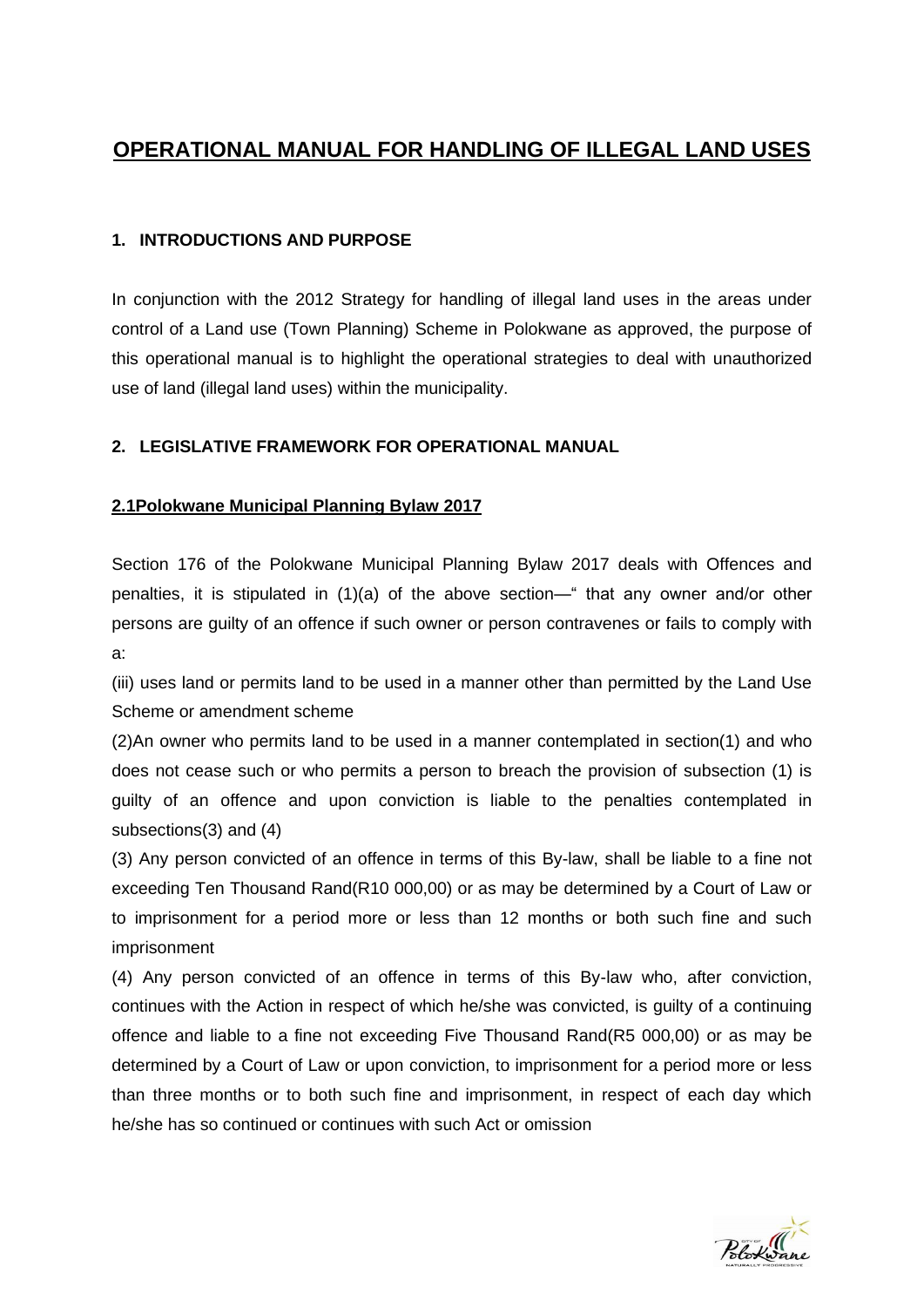(5) The Municipality may issue a compliance notice to a person contemplated in subsections (1) to (4) who uses any land or building or causes it to be used in a manner as contemplated in subsections (1) to (4), in writing requiring that person:

(a) discontinue such erection, alteration, addition or other work or such use or cause it to be discontinued; and

(b) at his/her expense- to remove such building or other work or cause it to be removed; or to cause such building or other work or such use to comply with the provisions of the scheme; and the directive shall state the period within which it shall be carried out.

**(8) Where any person fails to comply with a compliance notice issued in terms of subsection (5), the Municipality may, whether or not a prosecution has been or will be instituted, remove the building or other works or cause the building or other works executed to comply with provisions of its Land Use Scheme and recover all expenses incurred in connection therewith from such persons.**

## **2.2 Polokwane/Perskebult Town Planning Scheme 2016**

Section 41 of the scheme makes provision that—"any person who commits or knowingly permits a contravention of any of the provisions of this Scheme or of the requirements of any order or notice issued or conditions imposed in terms of this Scheme, shall be deemed to be guilty of an offence"And that the municipality - "may on its own accord; or (b) must on request of any person of the public, investigate any alleged contravention of the scheme, land use on land and/or an erf and/or within a building and for this purpose may inspect the land, erf and/or building implicated in the matter as set out in Clause 40 herein"

Section 42 further stipulates that—"any order, notice or other document to be served by the Municipality on any owner or occupier of a building or land situated within the area of the Scheme, shall be signed by the authorised official of the Municipality and shall be served in one of the following ways":

- (a) to the owner or occupier personally or to his/her authorized agent;
- (b) by registered post to the owner or occupier or his/her duly authorized agent at his/her last known address of abode, place of business or employment, or post office box number;

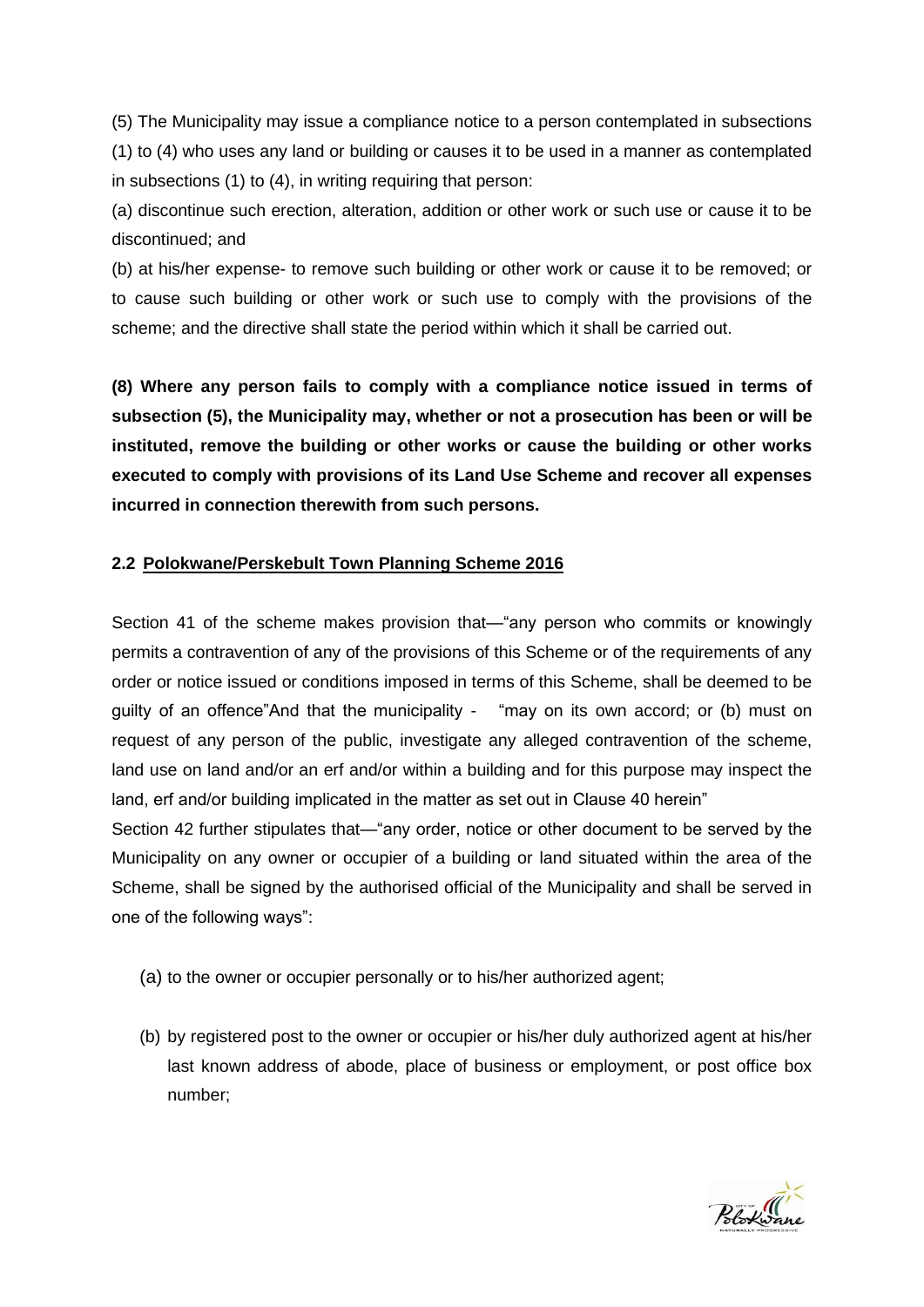(c) at the domicilium citandi of the person to be served; or (d) by fixing such order, notice or other document on a conspicuous part of the property if there is no such person on the premises at which service is to be effected.

Section 43 of the scheme relates to powers of the municipality in case of contravention of scheme which is stated in subsection (2) that—

'If a person fails to comply with a directive issued in terms of the aforesaid subclauses, the Municipality may, irrespective of the fact that such a person has been criminally charged or prosecuted, remove the building or other works at the expense of such a person, obtain a court order to remove the building or other works or cause the building or other works to comply with the provisions of this Scheme and to recover all expenditure incurred in connection therewith, from such person'.

# **3. PROCEDURE AND PROCESS OF DEALING WITH ILLEGAL LAND USE**

**3.1Municipal Official** duly authorised by council to deal with day to day compliance and enforcement of the scheme shall:

- perform routine inspections to identify Scheme contraventions
- Investigate complaints received from public(*Illegal land use reports*)
- Issue contravention notices

## **3.2Illegal Land Use Reporting**

Any member of the public may lodge a complaint about an illegal land use:

- A complaint must be lodged by contacting or completing the complaint form and sending it by post or by sending e-mail to the municipality.
- A complaint can also be lodged in person either by phoning, sending an e- mail, or posting a letter.

**3.3All Contravention** noted through routine inspections/contravention findings after preliminary investigation following an illegal land use complaint.

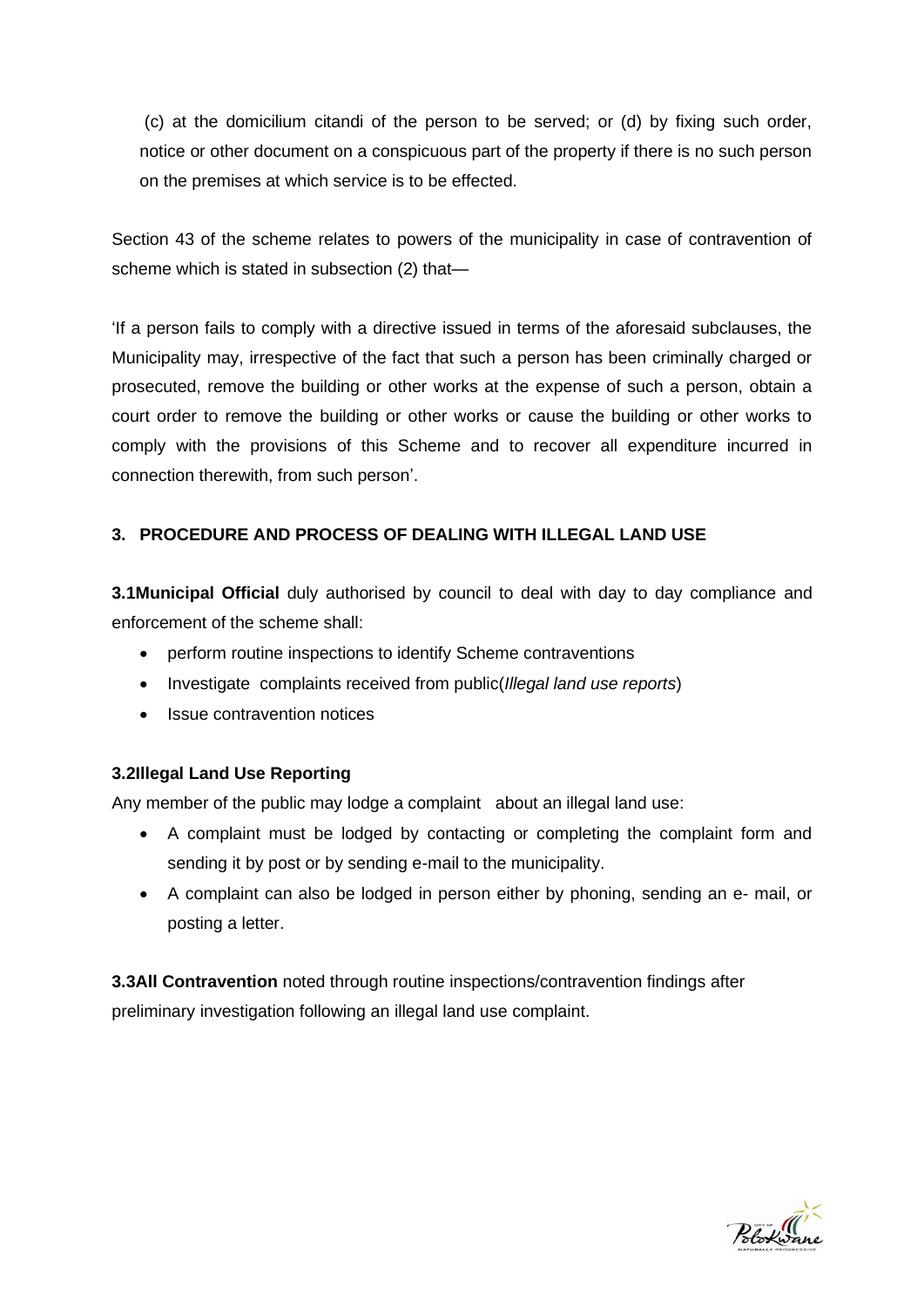# **The following steps will then have to be followed:**

| <b>MUNICIPAL OFFICIAL</b> |                                            | <b>ACTIVITY</b>                                |  |
|---------------------------|--------------------------------------------|------------------------------------------------|--|
|                           |                                            |                                                |  |
|                           | <b>Steps to be followed</b>                |                                                |  |
| 3.3.1.                    | <b>Lodging of complaint</b>                | A complaint must be lodged by contacting       |  |
|                           |                                            | completing<br>the<br>complaint<br>form<br>or   |  |
|                           |                                            | (Schedule 13 of the Scheme) and sending        |  |
|                           |                                            | it by post or sending e-mail to the            |  |
|                           |                                            | municipality, a complaint can also be          |  |
|                           |                                            | lodge in person either by phoning,             |  |
|                           |                                            | sending an e-mail, or posting a letter.        |  |
| 3.3.2.                    | <b>Investigation of Complaint</b>          | GIS, zoning rights of the property             |  |
|                           |                                            | Identification of correct Erf number           |  |
| 3.3.3.                    | <b>First Site Inspections</b>              | An official will conduct an inspection to<br>٠ |  |
|                           |                                            | establish whether the unauthorized             |  |
|                           |                                            | use exists.                                    |  |
|                           |                                            | An official will write a report detailing<br>٠ |  |
|                           |                                            | the observations, take photos, and             |  |
|                           |                                            | gather other evidence that supports            |  |
|                           |                                            | the un authorized use                          |  |
| 3.3.4.                    | <b>Issue First Notice</b>                  | A notice is an official warning, calling<br>٠  |  |
|                           |                                            | the offender to<br>upon<br>stop the            |  |
|                           |                                            | unauthorized use. The usual time               |  |
|                           |                                            | given for complying is 7(seven) days.          |  |
|                           |                                            | The official will then acknowledge             |  |
|                           |                                            | received a complaint and advise the            |  |
|                           |                                            |                                                |  |
|                           |                                            | complainant of the action taken.               |  |
| 3.3.5.                    | <b>Second Site Inspection</b>              | After the notice period expires, the<br>٠      |  |
|                           |                                            | official will re-inspect the site. If the      |  |
|                           |                                            | unauthorized<br>has<br>been<br>use             |  |
|                           |                                            | terminated, the file will be closed.           |  |
|                           |                                            |                                                |  |
| 3.3.7.                    | <b>Final Site Inspection &amp; Illegal</b> | If the use continues, an assessment<br>٠       |  |
|                           | <b>Land Use Report</b>                     | will be undertaken to determine                |  |
|                           |                                            |                                                |  |
|                           |                                            | whether there is a prima facie case            |  |

Polotwane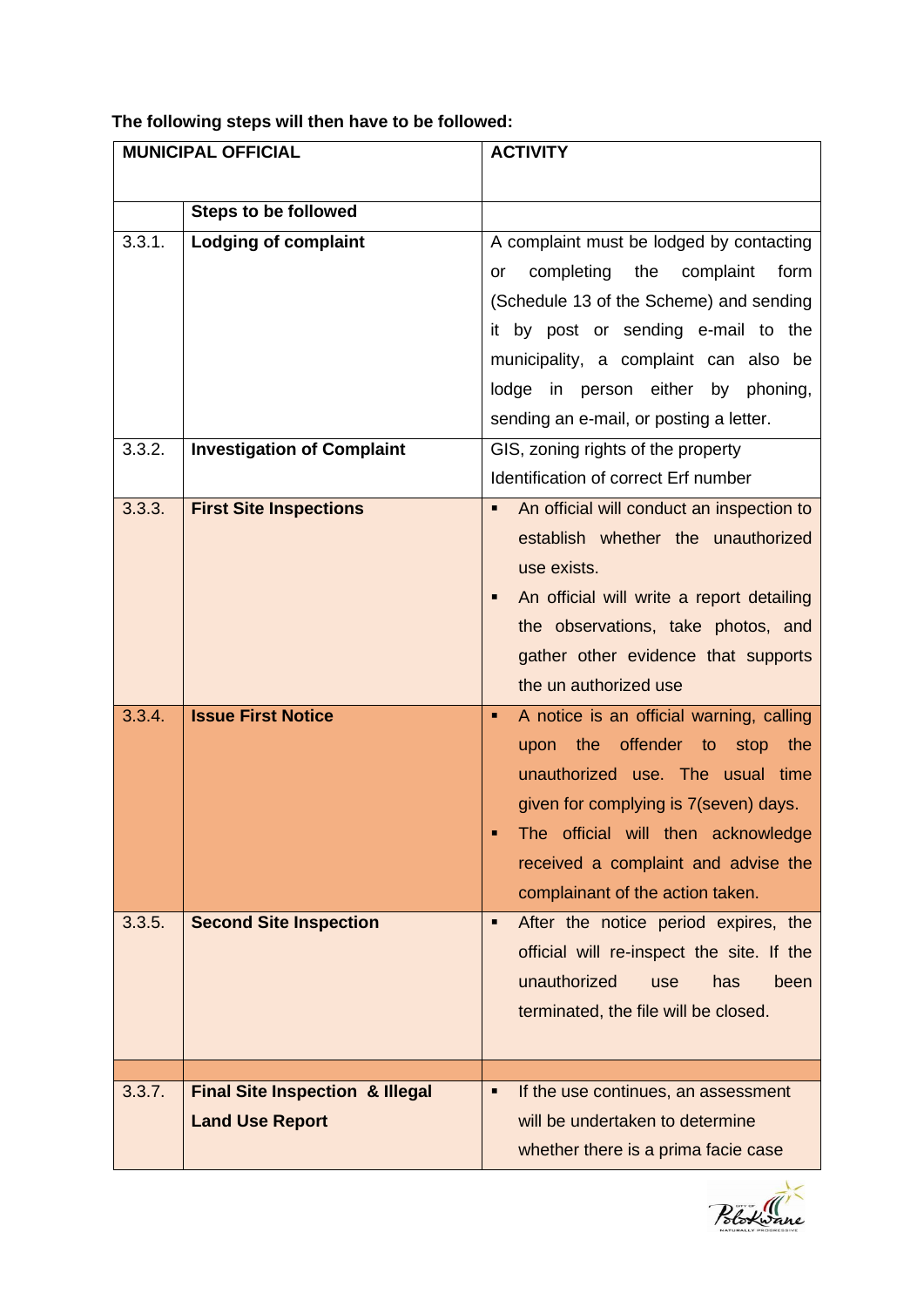|         |                               |                | and, if so the file will be referred to the |
|---------|-------------------------------|----------------|---------------------------------------------|
|         |                               |                | council's attorneys for further action.     |
|         |                               |                |                                             |
| 3.3.8.  | <b>Imposing of fines</b>      | ٠              | The Illegal land use file will be referred  |
|         |                               |                | simultaneously to legal services to         |
|         |                               |                | appoint council attorneys and to            |
|         |                               |                | finance department to start billing an      |
|         |                               |                | illegal land use levy/fine on the           |
|         |                               |                | property                                    |
| 3.3.9.  | <b>Legal Action</b>           | ٠              | The council's attorneys will launch civil   |
|         |                               |                | proceedings against the offender to         |
|         |                               |                | interdict him from continuing with the      |
|         |                               |                | unauthorized use, if this action is         |
|         |                               |                | successful in court, the attorneys will     |
|         |                               |                | obtain a court order.                       |
|         |                               |                | The sheriff of the court is usually         |
|         |                               |                | authorized by the court to execute the      |
|         |                               |                | court order if the respondent does not      |
|         |                               |                | comply with it                              |
| 3.3.10. | <b>Finance</b>                | ٠              | Finance starts billing the illegal land     |
|         |                               |                | use levy on the property based on the       |
|         |                               |                | illegal land use report                     |
| 3.3.11. | <b>File Closes</b>            | ٠              | Once court order has been complied          |
|         |                               |                | with and illegal land use has ceased or     |
|         |                               |                | correct zoning applied for                  |
|         |                               | ٠              | Illegal land use fine will be lifted and    |
|         |                               |                | correct zoning will be levied               |
| 3.3.12. | <b>Inspection after Court</b> | $\blacksquare$ | A final inspection will be conducted to     |
|         | <b>Order/Zoning rights</b>    |                | verify if the court order is complied       |
|         |                               |                | with/ or the zoning rights are in place     |

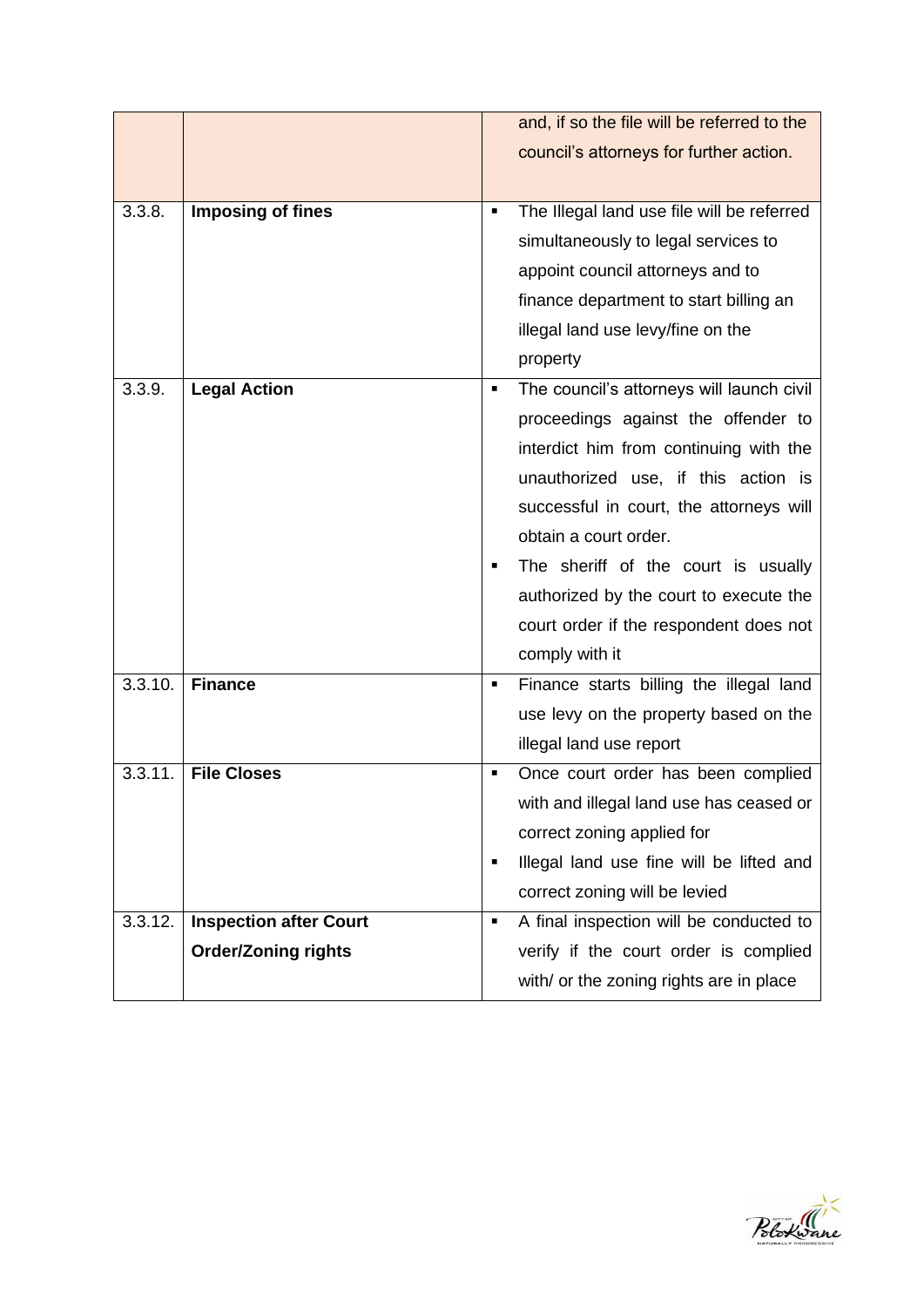Schematic Diagram of process flow.



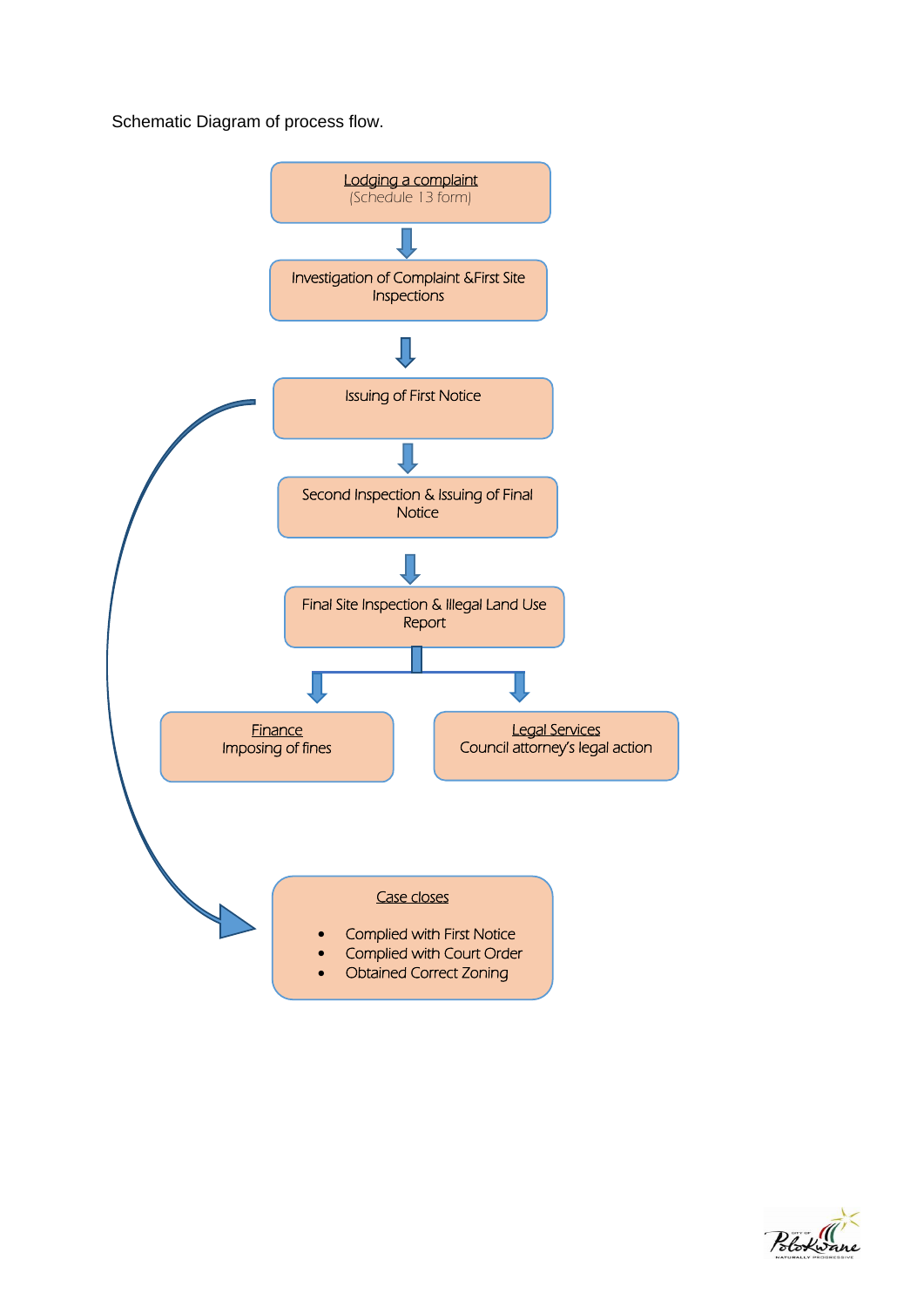# **4. DATA BASE**

A proper data base is designed so that all illegal land uses are recorded. The database is updated on a regular basis and provides up to date information regarding each case

| <b>Case Reference Number</b>                            | <b>Address of Illegal Land Use</b> |
|---------------------------------------------------------|------------------------------------|
| <b>Property Description</b>                             | <b>Type of Illegal Land use</b>    |
| <b>Councils' official file Report</b><br>$\blacksquare$ | Date of First notice               |
| Date of second notice                                   | Date of when file Report handed to |
|                                                         | <b>Legal and Finance</b>           |

The database contains the following information regarding each case:

## **5. LAND USE APPLICATION AND EXTENSION OF TIME**

All land owners who are operating illegal land uses and have submitted an application to legalize the use of land, will not be exempted from legal action and levying of illegal land use fee only after council is satisfied that the illegal land use has ceased pending the approval of the application, However there are those illegal land uses which even on receipt of an application may not be approved because they are not in line with council policies. **Legal action and penalty fees will be instituted until such time the illegal land use has ceased.** 

Illegal land uses, which are operated within areas, which demarcated for the type of unauthorized use, will be given a maximum of 30(thirty days) to submit an application to legalize an unauthorized use. Failing to submit an application further action will be taken without any further notice.

## **6. TRANSITIONAL ARRANGEMENTS**

- $\triangleright$  The Municipality should consult and encourage all the existing, unapproved illegal land uses within its jurisdiction
- ➢ All unapproved land uses must be given 12 months from the date of adoption of the manual to register with the Polokwane municipality failure to which section 5 of the manual will be applicable